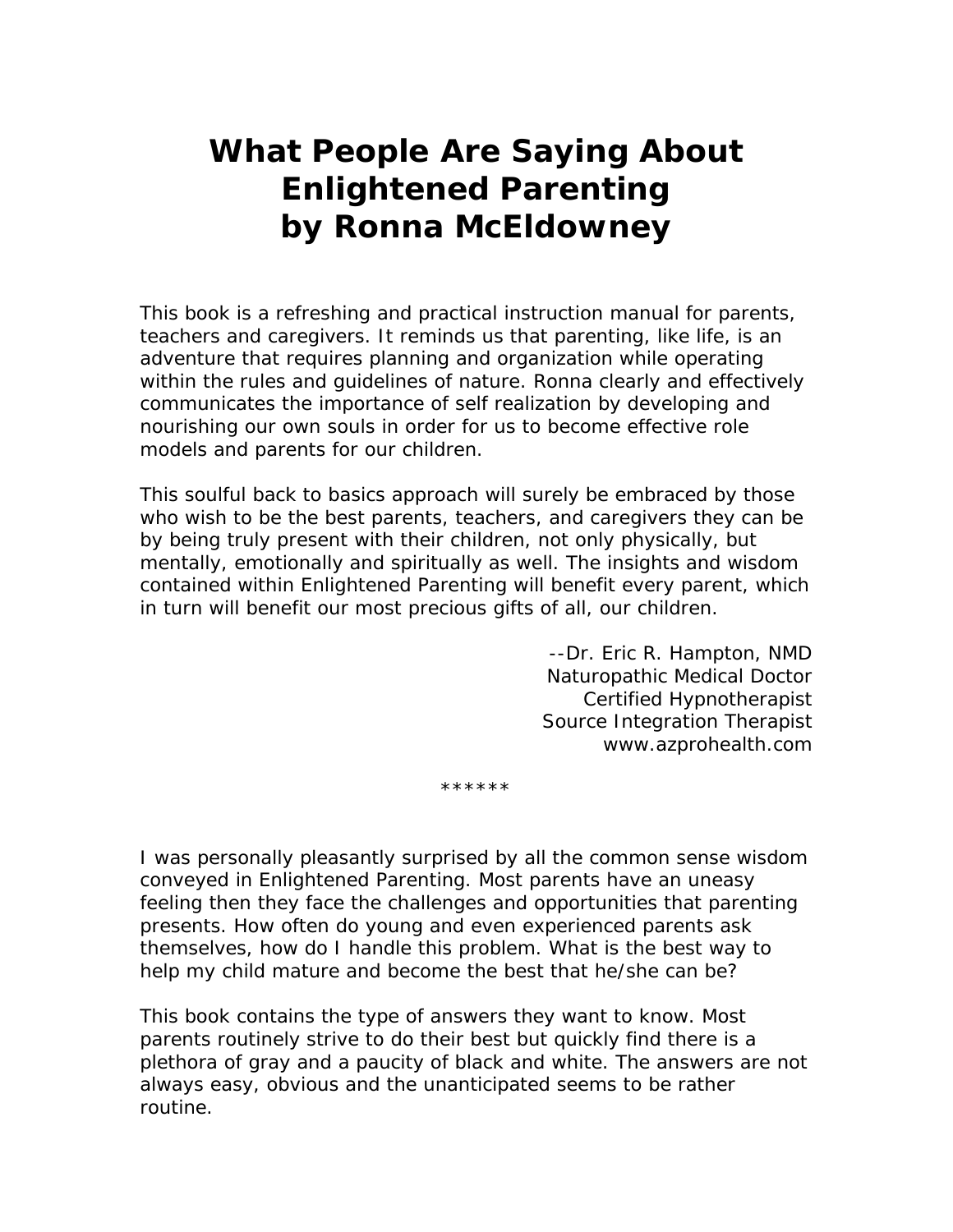Parents will be thankful for all the immensely practical tips and suggestions that are discussed. Many adults will wish they had a parent with the type of wisdom expressed in this book when they were a child. As parents they will be grateful for the comprehensive guidance and recommendations to help make their children the very best they can possibly be.

Ronna McEldowney has managed to walk a fine line. Her suggestions enable parents to carefully and skillfully blend a combination of physical, mental and spiritual values in their approaches to real life situation. Her practical approaches will enhance the ability of parents to help their children become caring, loving, sharing mature adults.

This is one book every single parent not only needs but they will surely appreciate all of Ronna's expertise, experience and sharing.

> --Doris J Rapp, MD (drrapp.com) Author of *Is This Your Child's World? & Our Toxic World, A Wake Up Call*

*\*\*\*\*\*\** 

Ronna McEldowney is a master teacher and educational consultant, whose work within the Waldorf School Community is legendary. *Enlightened Parenting* contains valuable insights and practical wisdom. There is simplicity to Ronna's approach that makes her recommendations both inspiring and accessible and helps take the anxiety out of parenting. This is a must-read for every parent striving to raise healthy children in this world of ever increasing complexity.

> --Janis Williams, Curriculum Specialist Golden Valley Charter School, Orangevale, CA

## \*\*\*\*\*\*

I greatly appreciate Ronna's unique and practical perspective on parenting and childcare. I cannot imagine a single parent, teacher, or other childcare provider who would not benefit significantly from reading Enlightened Parenting. I keep it readily at hand as a useful reference tool.

—Debbie Hallof, Professor, Chaminade University